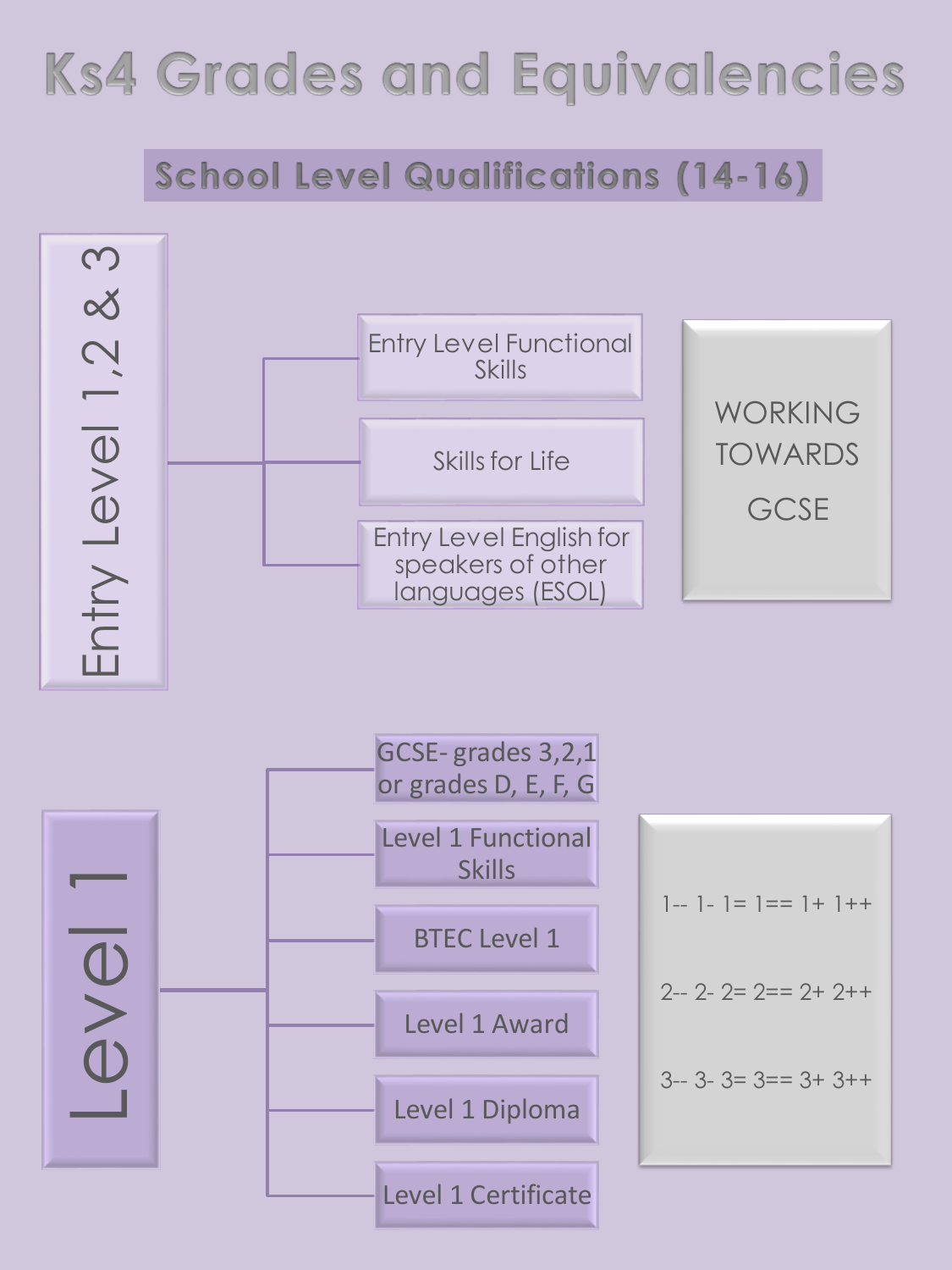

**Further Education Qualifications (Post 16)**